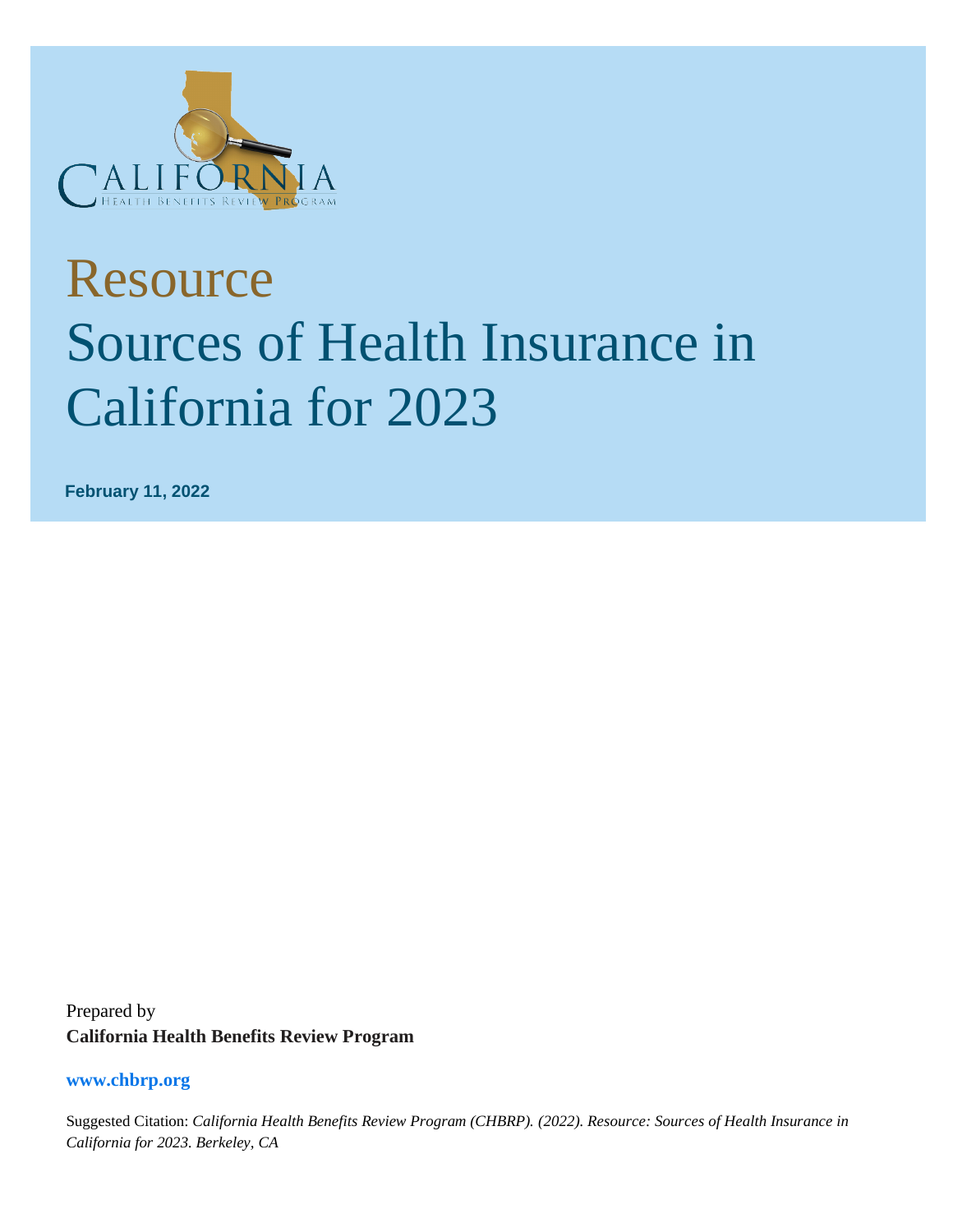

## **OVERVIEW**

At the request of the California State Legislature, the California Health Benefits Review Program (CHBRP) provides prompt, independent, and rigorous evidence-based analyses of proposed health insurance benefit<sup>1</sup> laws that would impact Californians enrolled in health plans regulated by the California Department of Managed Care (DMHC) and health policies regulated by the California Department of Insurance (CDI). These are enrollees whose benefits are subject to state regulation and can be influenced by the proposed state-level legislation.

As shown in Figure 1, most Californians will be enrolled in health insurance regulated by either the California Department of Managed Health Care (DMHC) or the California Department of Insurance (CDI). Other Californians will have other types of health insurance or will remain uninsured.



#### **Figure 1. Health Insurance by Regulator in California, 2023**

*Source*: California Health Benefits Review Program, 2022.

*Key*: COHS = County-Organized Health System; CDI = California Department of Insurance; DMHC = California Department of Managed Health Care

In 2023, CHBRP estimates that California's population will be 39.4 million. Figure 1 presents several key elements regarding the sources of health insurance in California:

• 57.9% will be enrolled in DMHC-regulated health care service plans or CDI-regulated health insurance policies. This figure includes beneficiaries of Medi-Cal (California's Medicaid program) who are enrolled in DMHC-regulated plans (about 82.4% of all Medi-Cal beneficiaries).

<sup>1</sup> Established in 2002, CHBRP's authorizing statute is available at: http://www.chbrp.org/faqs.php.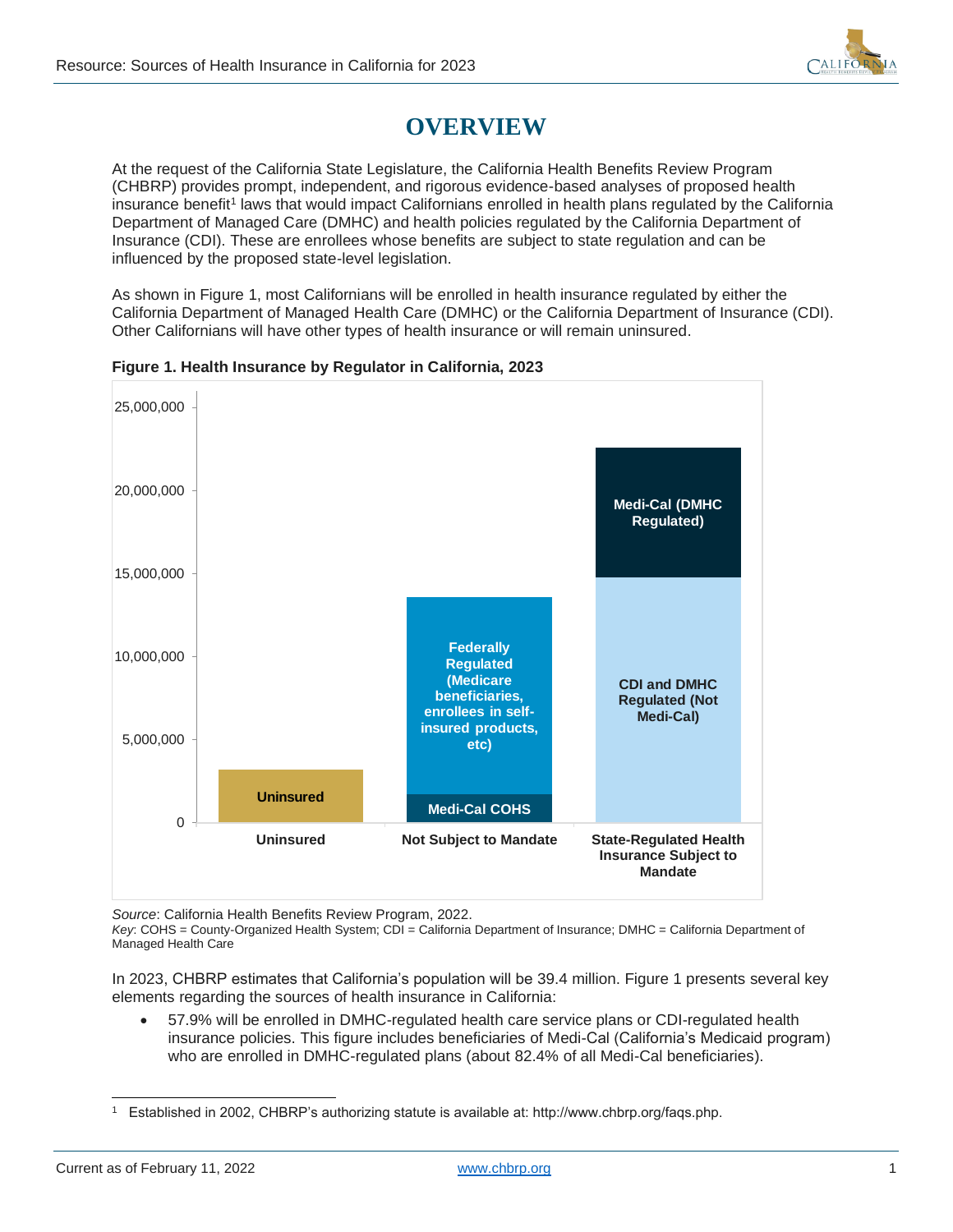

- 34% will have health insurance associated with some other regulator. These are primarily Californians who are Medicare beneficiaries or who are enrolled in self-insured products. This figure also includes Medi-Cal beneficiaries enrolled in County-Organized Health System (COHS) managed care plans. These Californians will have health insurance that is not subject to statelevel health insurance laws.
- Approximately 8.1% of Californians will be uninsured in 2023.

CHBRP most frequently analyzes state-level health insurance laws to which only DMHC-regulated plans or CDI-regulated policies may be subject.

## **ESTIMATES OF SOURCES**

Annually, CHBRP updates its Cost and Coverage Model to estimate baseline health insurance enrollment and to project marginal, incremental impacts on benefit coverage, utilization, and cost of proposed health insurance benefit legislation.<sup>2</sup> The California Legislature generally proposes laws that would take effect in the following calendar year or later (if enacted, bills proposed in 2022 would generally take effect in 2023). For this reason, CHBRP annually projects the state's future distribution of health insurance by market segment for the calendar in which analyzed legislation would go into effect (following January).

As noted, health insurance available through DMHC-regulated plans and CDI-regulated policies may be subject to state-level benefit-related legislation written into one or two sets of laws: the Health and Safety Code (enforced by DMHC) and/or the Insurance Code (enforced by CDI). However, such legislation may be written to exempt some health insurance market segments or to exempt health insurance associated with certain purchasers. To correctly determine the impact of proposed legislation, CHBRP determines estimates of Californians' sources of health insurance, as displayed in Table 1 (Appendix A).<sup>3</sup>

Although some Californians have more than one type of health insurance either at the same time or throughout the year, for analytic purposes, CHBRP identifies (excepting those dually eligible for Medi-Cal and Medicare) enrollment in the person's primary form of health insurance and presents a snapshot in time. For this reason, some estimates of sources of insurance may be different than the numbers CHBRP estimates. Medi-Cal, for example, reported annual enrollment of almost 14 million beneficiaries in 2021.<sup>4</sup> The Department of Health Care Services (DHCS) reports every individual receiving benefits through Medi-Cal at any point during the year, which is a different type of estimate than that presented by CHBRP.

### **Enrollment by Regulator**

Among Californians with health insurance coverage:

- 13.9 million Californians will be enrolled in non-CalPERS commercial DMHC-regulated plans or CDI-regulated policies.
- 9.75 million Californians will be Medi-Cal beneficiaries, the majority of whom are enrolled in DMHC-regulated plans.

<sup>&</sup>lt;sup>2</sup> Information on the Cost and Coverage Model is available at:

[http://www.chbrp.org/analysis\\_methodology/cost\\_impact\\_analysis.php.](http://www.chbrp.org/analysis_methodology/cost_impact_analysis.php)

<sup>3</sup> Technically, some sources of what are commonly referred to as "health insurance," such as Medicare, are actually "entitlements." For ease of communication CHBRP has grouped all sources together.

<sup>4</sup> Medi-Cal enrollment figures are available at: https://www.dhcs.ca.gov/dataandstats/Pages/Medi-Cal-Eligibility-Statistics.aspx.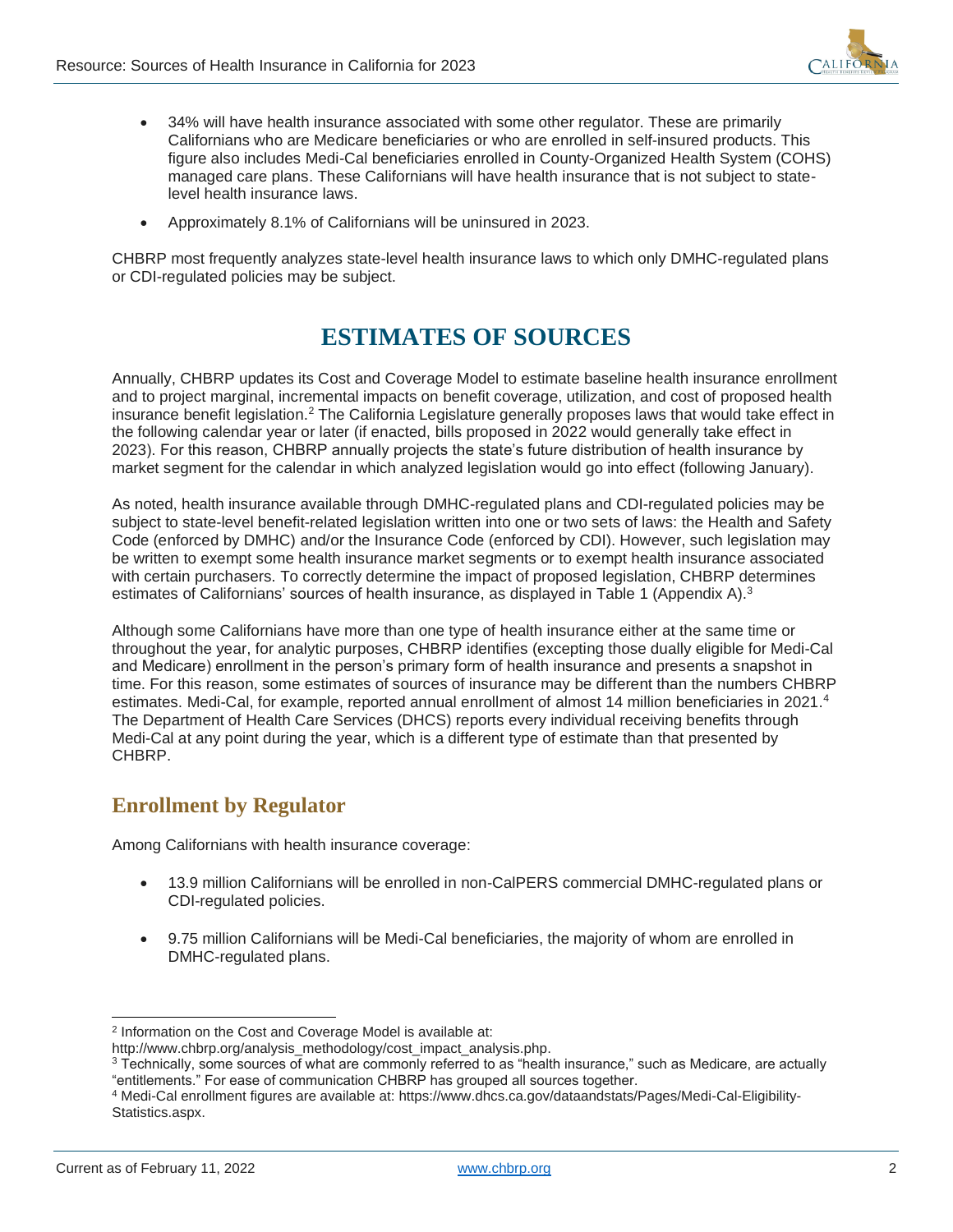

- 1.2 million Californians will have health insurance associated with CalPERS, the majority of whom are enrolled in DMHC-regulated plans.
- As will 325,000 enrollees associated with CalPERS, 5.4 million more Californians will be enrolled in self-insured products, which are not subject to state-level health insurance legislation. Almost 6 million Californians will be enrolled in Medicare (non-Duals) or other public coverage such as TRICARE or Veterans Affairs health care.

## **Enrollment by State-Regulated Market Segment**

As shown in Figure 2, 63.3% of enrollees in privately funded commercial DMHC-regulated plans or CDIregulated policies will be associated with the large group market (101+ enrollees). A majority of these enrollees will be in DMHC-regulated plans.

#### **Figure 2. Enrollment in Privately Funded Commercial DMHC-Regulated Plans or CDI-Regulated Policies, 2023**



*Source*: California Health Benefits Review Program, 2022.

*Key*: DMHC = California Department of Managed Health Care; CDI = California Department of Insurance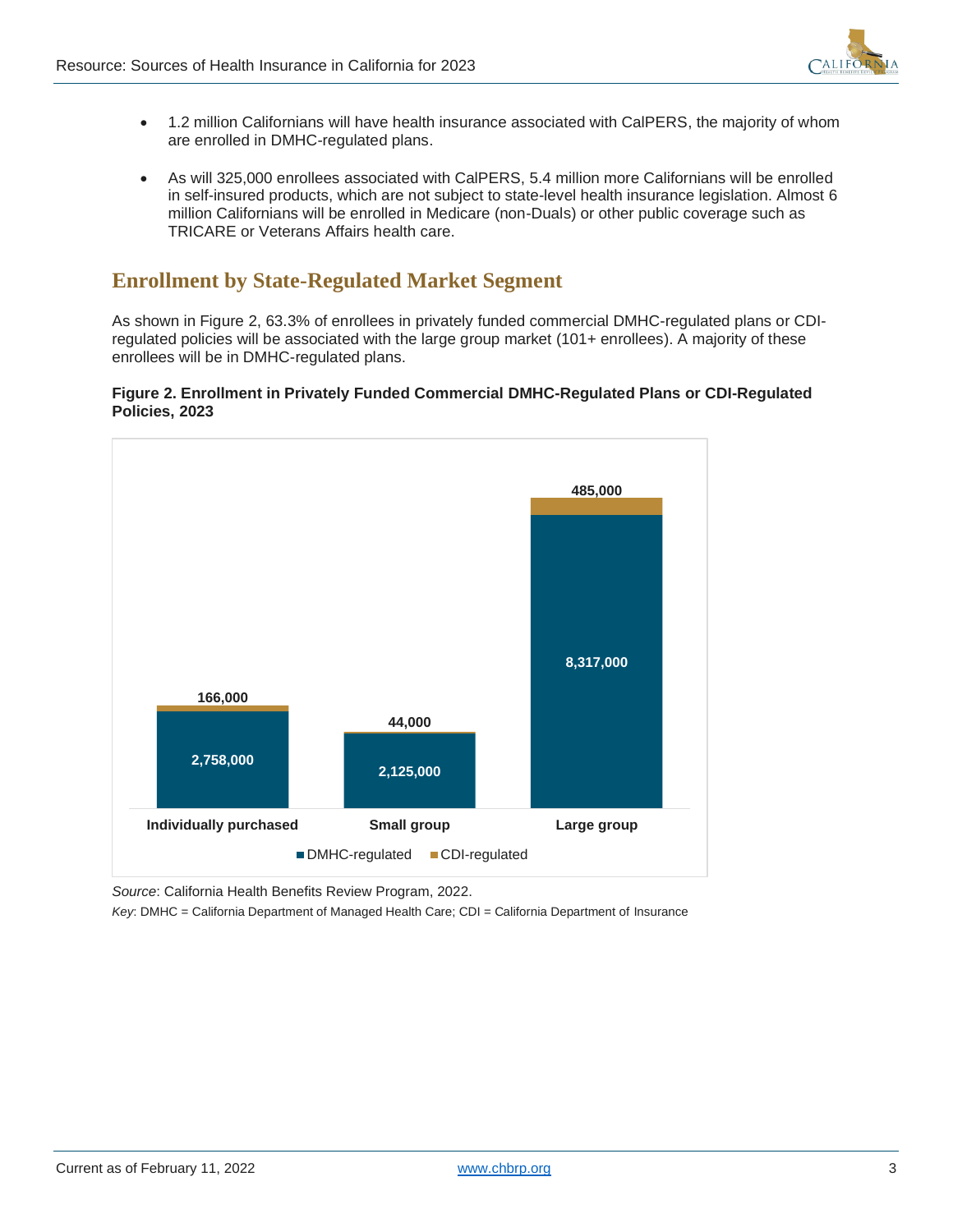

**Figure 3. Enrollment in Medi-Cal, 2023**



More than three-quarters (82.4%) of Medi-Cal beneficiaries will be enrolled in DMHCregulated plans. The rest will be enrolled in County-Organized Health System (COHS) managed care.<sup>5</sup>

*Source*: California Health Benefits Review Program, 2022. *Key*: DMHC = California Department of Managed Health Care; COHS = County-Organized Health System





Approximately 73.1% of CalPERS enrollees will be enrolled in DMHC-regulated plans. The remaining CalPERS enrollees are associated with CalPERS' self-insured health insurance products, which are not subject to state-level health insurance legislation.

*Source*: California Health Benefits Review Program, 2022. *Key*: DMHC = California Department of Managed Health Care; CDI = California Department of Insurance

<sup>5</sup> Beginning in 2022, the Department of Health Care Services (DHCS) began implementing the California Advancing and Innovating Medi-Cal (CalAIM) initiative. Major changes include a shift of most beneficiaries from fee-for-service to DMHC-regulated Medi-Cal managed care plans. Of those who remain in fee-for-service, the benefits are not equivalent to full-scope Medi-Cal and, for CHBRP's purposes, beneficiaries are therefore classified as uninsured or with other insurance sources, if present. More information about CHBRP's approach is included in the *2022 Cost Impact Analyses: Data Sources, Caveats, and Assumptions* document, available at: https://www.chbrp.org/analysis\_methodology/cost\_impact\_analysis.php.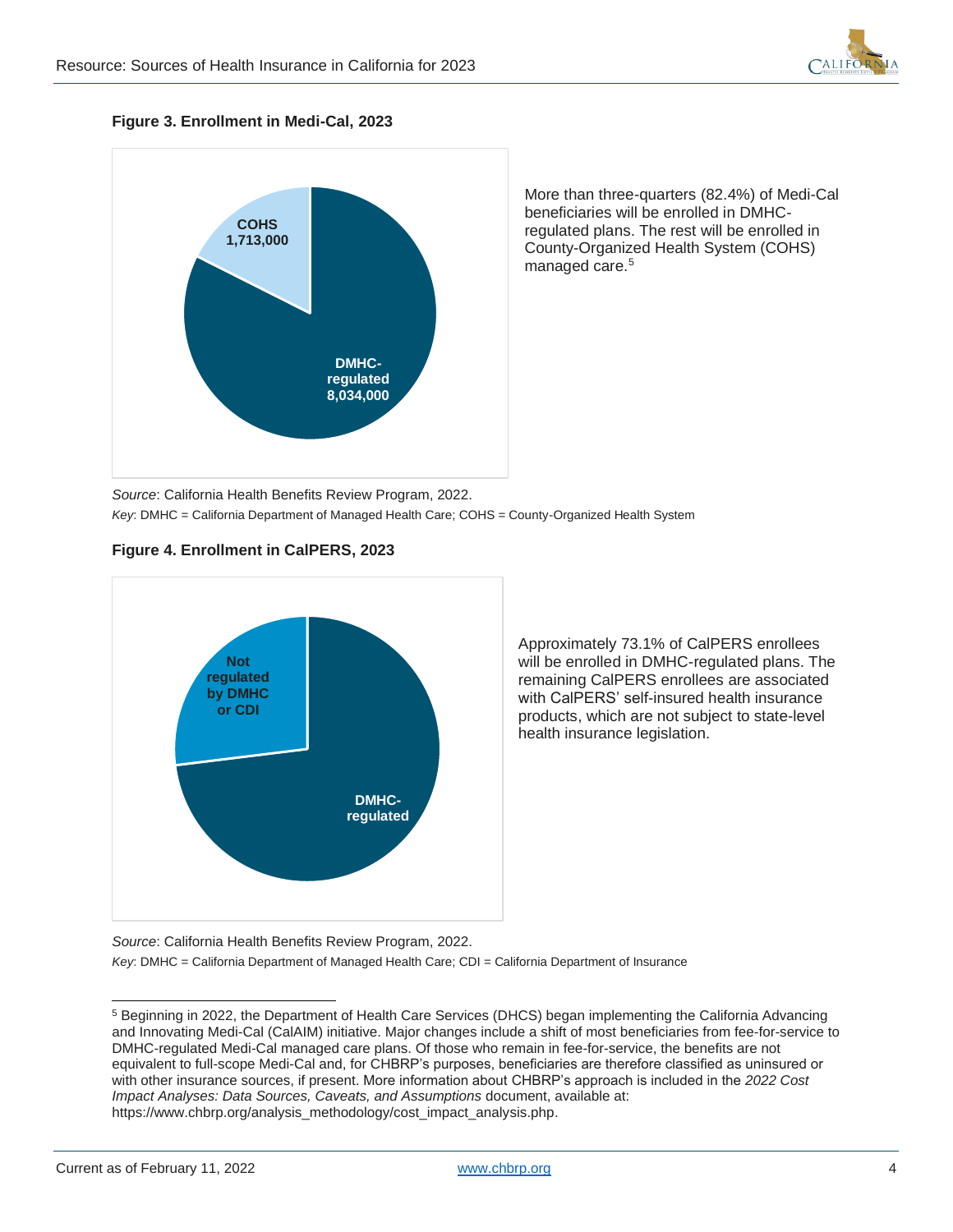

## **Grandfathered Plans and Policies**

The continued, although diminishing, presence of grandfathered plans and policies [privately funded plans and policies in existence before the Affordable Care Act (ACA) was signed] is relevant to CHBRP's analyses of health insurance bills because these plans and policies are not subject to the same requirements as are others (and so could be differently affected by a new health insurance law).<sup>6</sup> For example, grandfathered plans and policies are not required by the ACA to: (1) cover specific preventive services without cost sharing; (2) restrict cost sharing for emergency services; or (3) cover essential health benefits (EHBs).<sup>7,8</sup> As shown in Figure 5, 7.45% of DMHC-regulated plans are grandfathered and 12.52% of CDI-regulated policies are grandfathered.

|                 | Figure 5. Grandfathered vs. Non-Grandfathered DMHC-Regulated Plans and CDI-Regulated |  |  |
|-----------------|--------------------------------------------------------------------------------------|--|--|
| <b>Policies</b> |                                                                                      |  |  |



*Source*: California Health Benefits Review Program, 2022.

*Key*: DMHC = California Department of Managed Health Care; CDI = California Department of Insurance

[http://www.healthcare.gov/glossary/grandfathered-health-plan,](http://www.healthcare.gov/glossary/grandfathered-health-plan) accessed on December 7, 2021.

 $6$  A grandfathered health plan is "a group health plan that was created—or an individual health insurance policy that was purchased—on or before March 23, 2010. Plans or policies may lose their 'grandfathered' status if they make certain significant changes that reduce benefits or increase costs to consumers." See

<sup>&</sup>lt;sup>7</sup> As indicated in federal and California state law, non-grandfathered group and individual health insurance plans and policies must cover certain preventive services. See CHBRP's resource, *Federal Preventive Services Mandate and California Benefit Mandates*, available at: [http://chbrp.org/other\\_publications/index.php.](http://chbrp.org/other_publications/index.php)

<sup>&</sup>lt;sup>8</sup> The essential health benefits categories are: ambulatory patient services, emergency services, hospitalization, maternity and newborn care, mental health and substance abuse services, including behavioral health treatment, prescription drugs, rehabilitation and habilitation services and devices, laboratory services, preventive and wellness services and chronic disease management, pediatric services, including oral and vision care. See CHBRP's brief, *California's State Benefit Mandates and the Affordable Care Act's "Essential Health Benefits*," available at: [http://chbrp.org/other\\_publications/index.php.](http://chbrp.org/other_publications/index.php)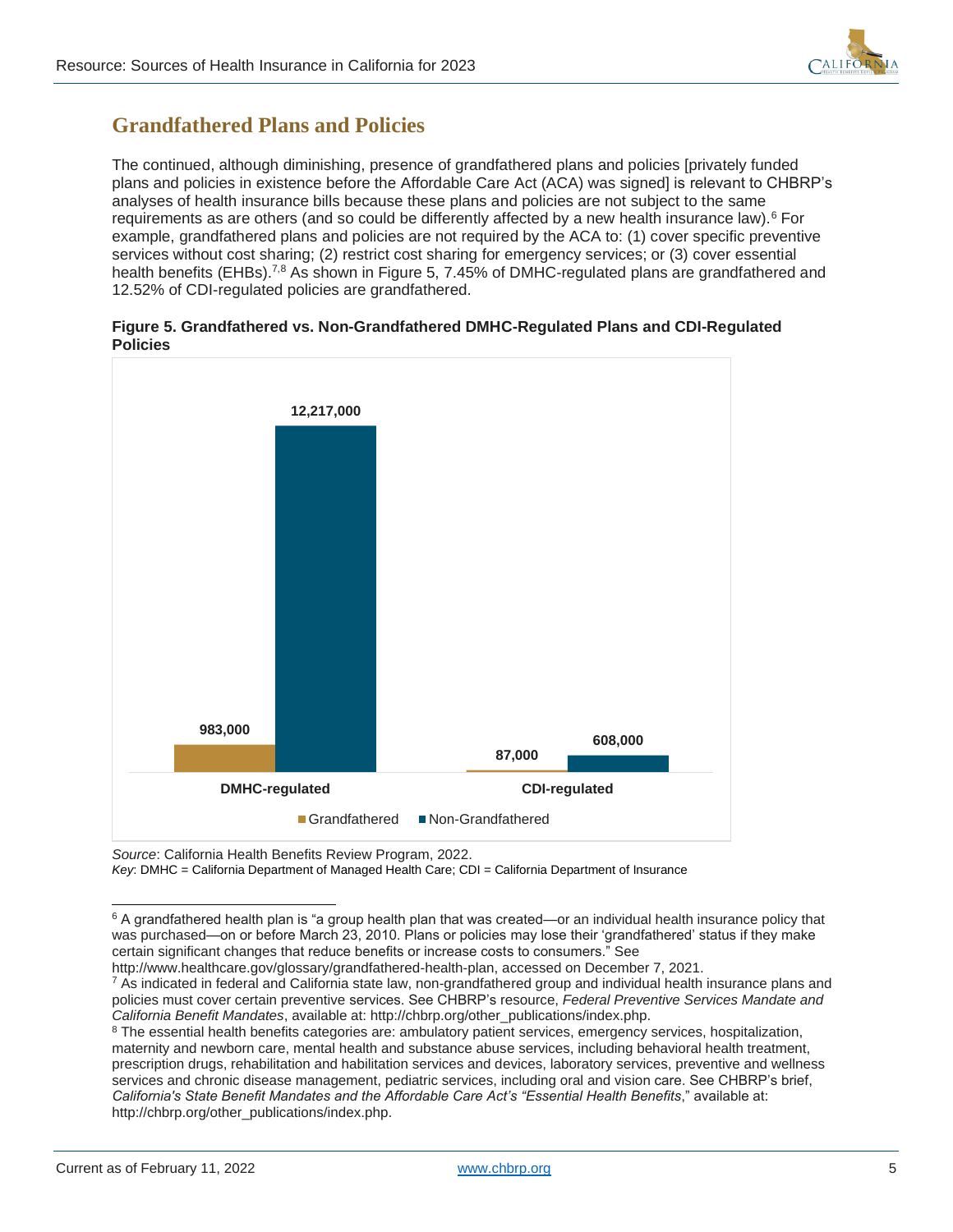

## **Essential Health Benefits**

The Affordable Care Act requires each state to create a set of essential health benefits (EHBs) that some state-regulated health insurance must cover.<sup>9</sup> In California, individual and small-group health insurance regulated by DMHC or CDI is generally required to cover EHBs. As noted in Figure 6 below, approximately 12.1% of California's population (4.77 million enrollees) has health insurance required to cover EHBs. Approximately 2.1 million enrollees purchase individual or small group coverage directly through Covered California and 916,000 enrollees purchase off-exchange mirror plans. The remaining 1.75 million enrollees purchase other off-exchange non-grandfathered individual and small group coverage.



#### **Figure 6. Enrollees in California Health Insurance Subject to Essential Health Benefits, 2023**

*Source*: California Health Benefit Review Program, 2022.

*Notes*: \*"Insured, Not Subject to CA EHBs" includes Medicare beneficiaries, enrollees in self-insured or large group plans/policies, and enrollees in grandfathered individual and small group plans/policies *Key:* CA = California; EHBs = Essential Health Benefits

<sup>9</sup> Essential Health Benefits requirements and parameters are discussed in Section 1302 of the Affordable Care Act. More information is available online at https://www.healthcare.gov/glossary/essential-health-benefits/.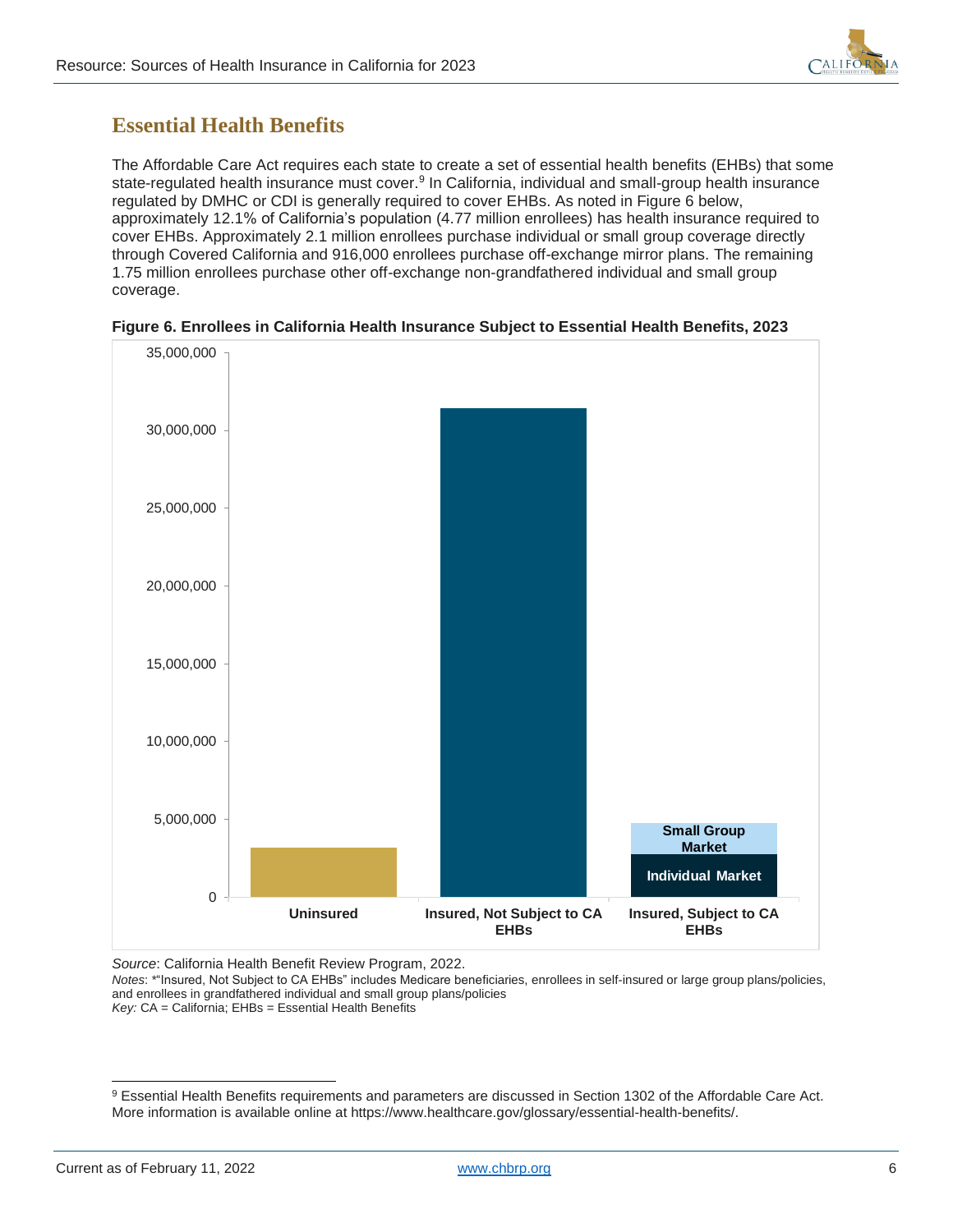

## **CONCLUSION**

To estimate potential impacts of health insurance benefits legislation, CHBRP develops forward-looking estimates of health insurance enrollment in California. Annual updates to CHBRP's Cost and Coverage Model are necessary to project insurance enrollments by market segment and associated with certain purchasers.

The resulting projections of sources of health insurance in California are key to CHBRP's analytic work, and may be of use to the Legislature and to others interested in California health policy.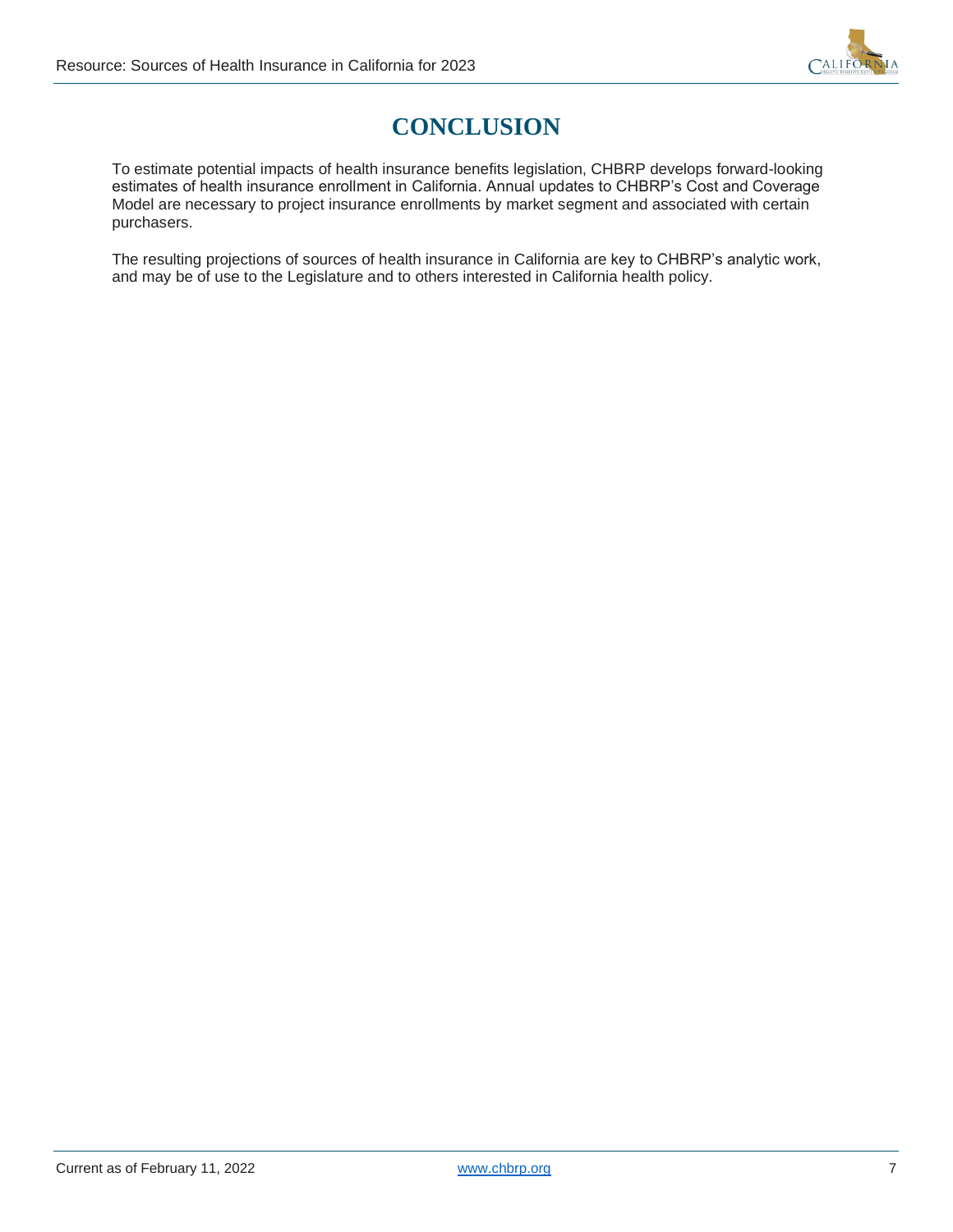

## **APPENDIX A**

#### **Table 1. Sources of Health Insurance in California, 2023**

#### **Publicly Funded Health Insurance**

|                                        | Age      | <b>DMHC-regulated</b>    | Not regulated by<br><b>DMHC or CDI</b> | <b>Total</b> |
|----------------------------------------|----------|--------------------------|----------------------------------------|--------------|
| Medi-Cal                               | $0 - 17$ | 3,349,000                | $***$                                  | 3,349,000    |
|                                        | 18-64    | 3,271,000                | $***$                                  | 3,271,000    |
|                                        | $65+$    | 56,000                   | $***$                                  | 56,000       |
| <b>Medi-Cal COHS</b>                   | All      | ٠                        | 1,713,000                              | 1,713,000    |
| <b>Other Public</b>                    | All      | ٠                        |                                        | 544,000      |
| Dually eligible Medicare &<br>Medi-Cal | All      | 1,358,000                | 0                                      | 1,358,000    |
| <b>Medicare (non Medi-Cal)</b>         | All      | $\overline{\phantom{a}}$ |                                        | 5,388,000    |
| <b>CalPERS</b>                         | All      | 881,000                  | 325,000                                | 1,206,000    |

#### **Privately Funded Health Insurance**

|                                                            |          | <b>DMHC-regulated</b>    |                            | <b>CDI-regulated</b>     |                            |              |
|------------------------------------------------------------|----------|--------------------------|----------------------------|--------------------------|----------------------------|--------------|
|                                                            | Age      | Grand-<br>fathered       | Non-<br>Grand-<br>fathered | Grand-<br>fathered       | Non-<br>Grand-<br>fathered | <b>Total</b> |
| <b>Self-insured</b>                                        | All      | $\overline{\phantom{a}}$ |                            | ٠                        |                            | 5,404,000    |
| Individually purchased,<br><b>Subsidized CovCa</b>         | $0 - 17$ | $\overline{\phantom{a}}$ | 66,000                     | $\overline{\phantom{m}}$ | 2,000                      | 68,000       |
|                                                            | 18-64    | $\overline{\phantom{a}}$ | 1,719,000                  |                          | 53,000                     | 1,772,000    |
|                                                            | $65+$    |                          |                            |                          |                            |              |
| Individually purchased,<br><b>Non-Subsidized CovCA and</b> | $0 - 17$ | 15,000                   | 174,000                    | 16,000                   | 6,000                      | 211,000      |
| outside CovCA                                              | 18-64    | 61,000                   | 708,000                    | 64,000                   | 24,000                     | 857,000      |
|                                                            | $65+$    | 1,000                    | 14,000                     | 1,000                    | $^\star$                   | 16,000       |
| <b>Small group</b>                                         | $0 - 17$ | 38,000                   | 450,000                    | $\star$                  | 10,000                     | 498,000      |
|                                                            | 18-64    | 124,000                  | 1,476,000                  | $^\star$                 | 33,000                     | 1,633,000    |
|                                                            | $65+$    | 3,000                    | 34,000                     | $^{\star}$               | 1,000                      | 38,000       |
| Large group                                                | $0 - 17$ | 203,000                  | 2,080,000                  | 2,000                    | 132,000                    | 2,417,000    |
|                                                            | 18-64    | 525,000                  | 5,363,000                  | 4,000                    | 339,000                    | 6,231,000    |
|                                                            | $65+$    | 13,000                   | 133,000                    | $^\star$                 | 8,000                      | 154,000      |
| <b>Uninsured</b>                                           |          |                          |                            |                          |                            |              |
|                                                            | Age      |                          |                            |                          |                            | <b>Total</b> |
|                                                            | $0 - 17$ |                          |                            |                          |                            | 323,000      |
|                                                            | 18-64    |                          |                            |                          |                            | 2,839,000    |
|                                                            | $65+$    |                          |                            |                          |                            | 36,000       |
| <b>California's Total</b><br><b>Population</b>             |          |                          |                            |                          |                            | 39,382,000   |

*Source:* California Health Benefits Review Program, 2022. Notes: \*Less than 500 enrollees.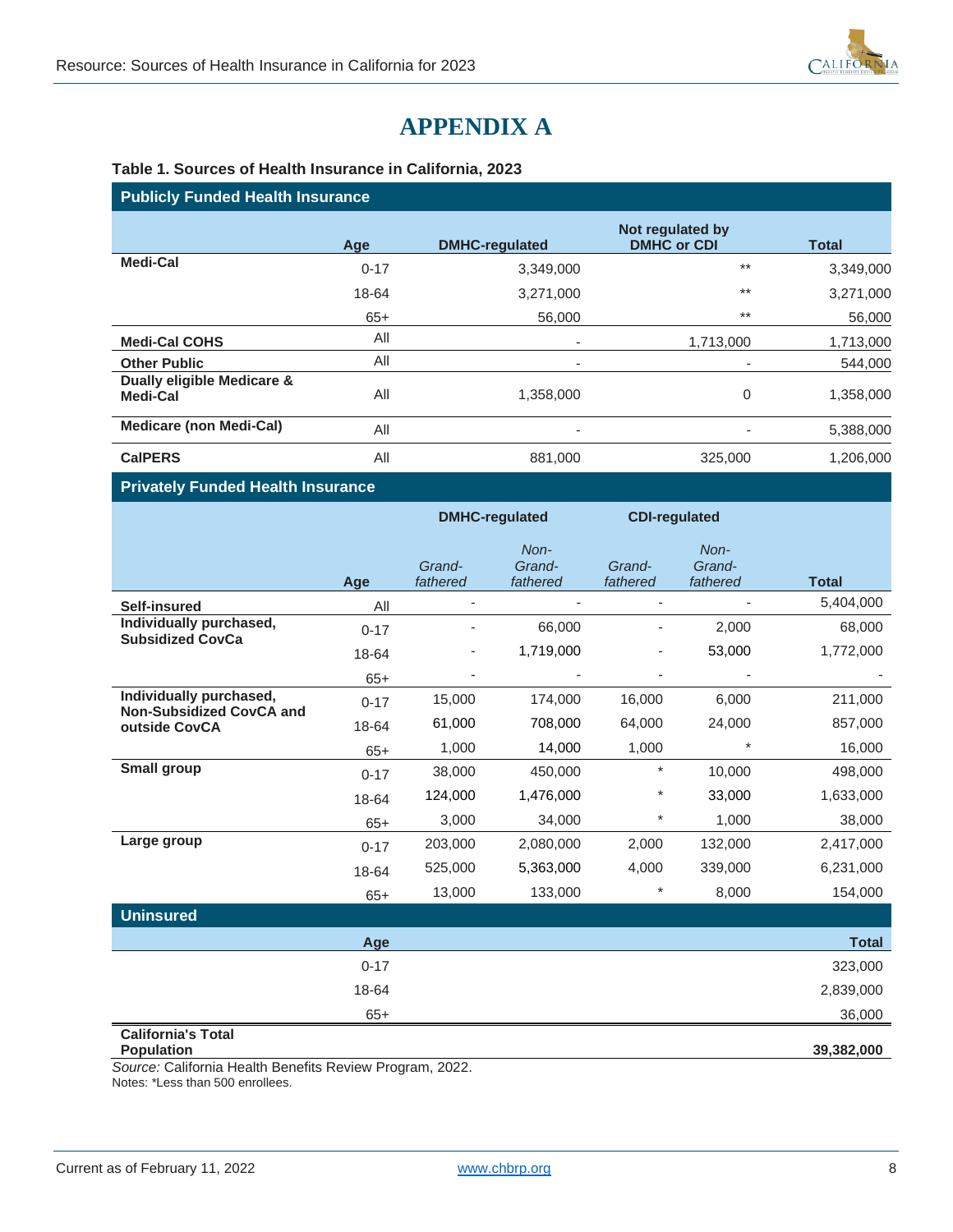

\*\*The implementation of CalAIM will result in most fee-for-service Medi-Cal beneficiaries migrating to managed care. Of those who remain in fee-for-service, the benefits are not equivalent to full-scope Medi-Cal and, for CHBRP's purposes, beneficiaries are therefore classified as uninsured or with other insurance sources, if present.

Key: CDI = California Department of Insurance; CalPERS = California Public Employees' Retirement System; COHS = County-Organized Health System; CovCA = Covered California (the state's health insurance marketplace); DMHC = California Department of Managed Health Care

Table 1 includes CHBRP's estimates of Californians' sources of health insurance. Table 1 is organized by column (regulation) and row (market segment) and divided in two (publicly and privately funded health insurance).

This table indicates: (1) the number of Californians enrolled in health insurance market segments and (2) the number of Californians associated with a purchaser that might be of interest to the California Legislature - including enrollees associated with Medi-Cal, California Public Employees' Retirement System (CalPERS), and Covered California.